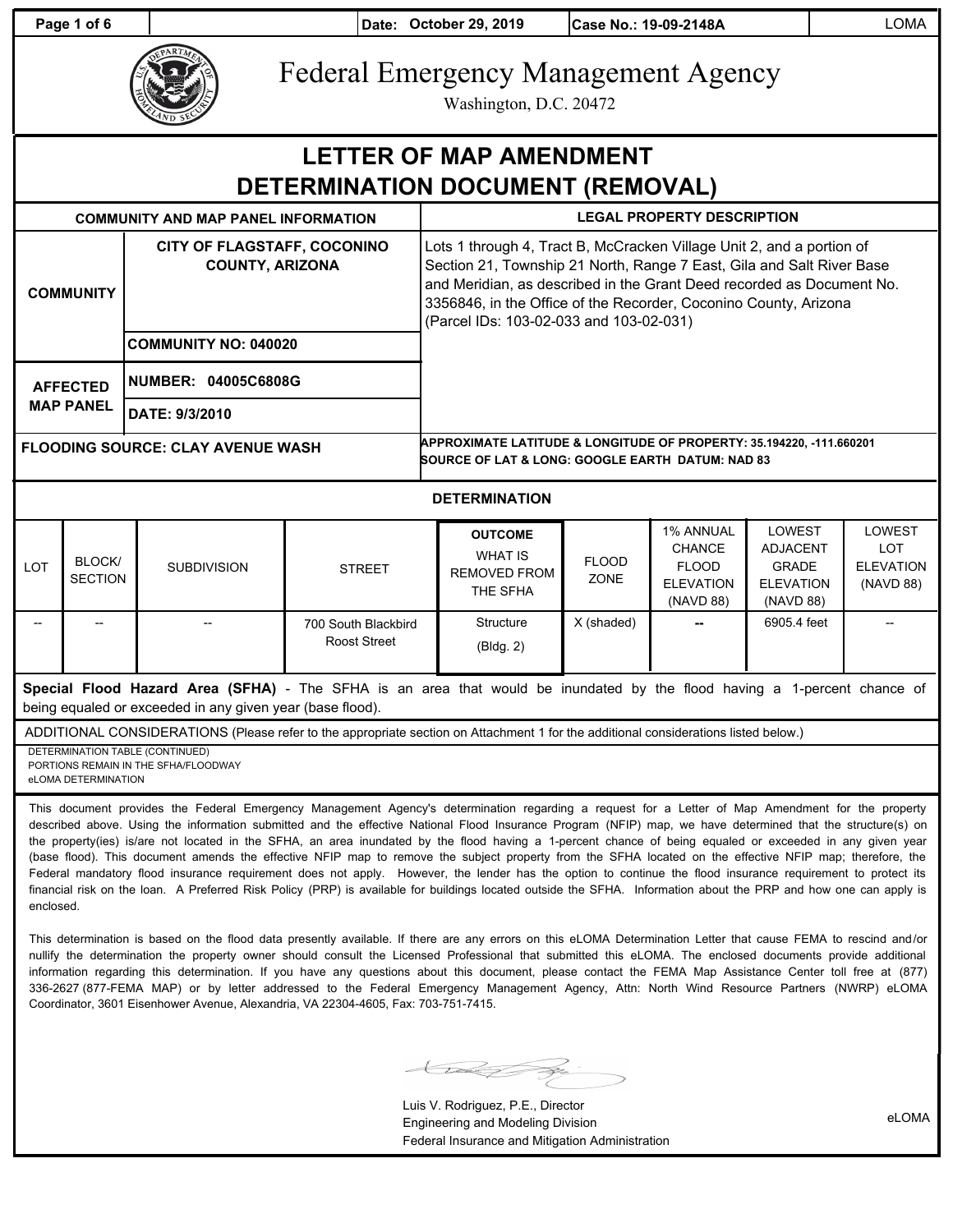**Page 2 of 6 Date: October 29, 2019 Case No.: 19-09-2148A** LOMA



Washington, D.C. 20472

| <b>DETERMINATION</b><br>(Continued) |                          |                    |                                            |                                                    |                             |                                                                             |                                                                            |                                                              |  |
|-------------------------------------|--------------------------|--------------------|--------------------------------------------|----------------------------------------------------|-----------------------------|-----------------------------------------------------------------------------|----------------------------------------------------------------------------|--------------------------------------------------------------|--|
| <b>LOT</b>                          | BLOCK/<br><b>SECTION</b> | <b>SUBDIVISION</b> | <b>STREET</b>                              | <b>OUTCOME</b><br>WHAT IS REMOVED<br>FROM THE SFHA | <b>FLOOD</b><br><b>ZONE</b> | 1% ANNUAL<br><b>CHANCE</b><br><b>FLOOD</b><br><b>ELEVATION</b><br>(NAVD 88) | LOWEST<br><b>ADJACENT</b><br><b>GRADE</b><br><b>ELEVATION</b><br>(NAVD 88) | <b>LOWEST</b><br><b>LOT</b><br><b>ELEVATION</b><br>(NAVD 88) |  |
|                                     |                          |                    | 700 South Blackbird<br><b>Roost Street</b> | Structure<br>(Bldg. 13)                            | X (shaded)                  | --                                                                          | 6903.9 feet                                                                |                                                              |  |
|                                     | --                       |                    | 700 South Blackbird<br><b>Roost Street</b> | Structure<br>(Bldg. 14 - Fit. Ctr.)                | X (shaded)                  | --                                                                          | 6904.3 feet                                                                |                                                              |  |

 $\bigoplus$ ≫

Luis V. Rodriguez, P.E., Director Engineering and Modeling Division Federal Insurance and Mitigation Administration

eLOMA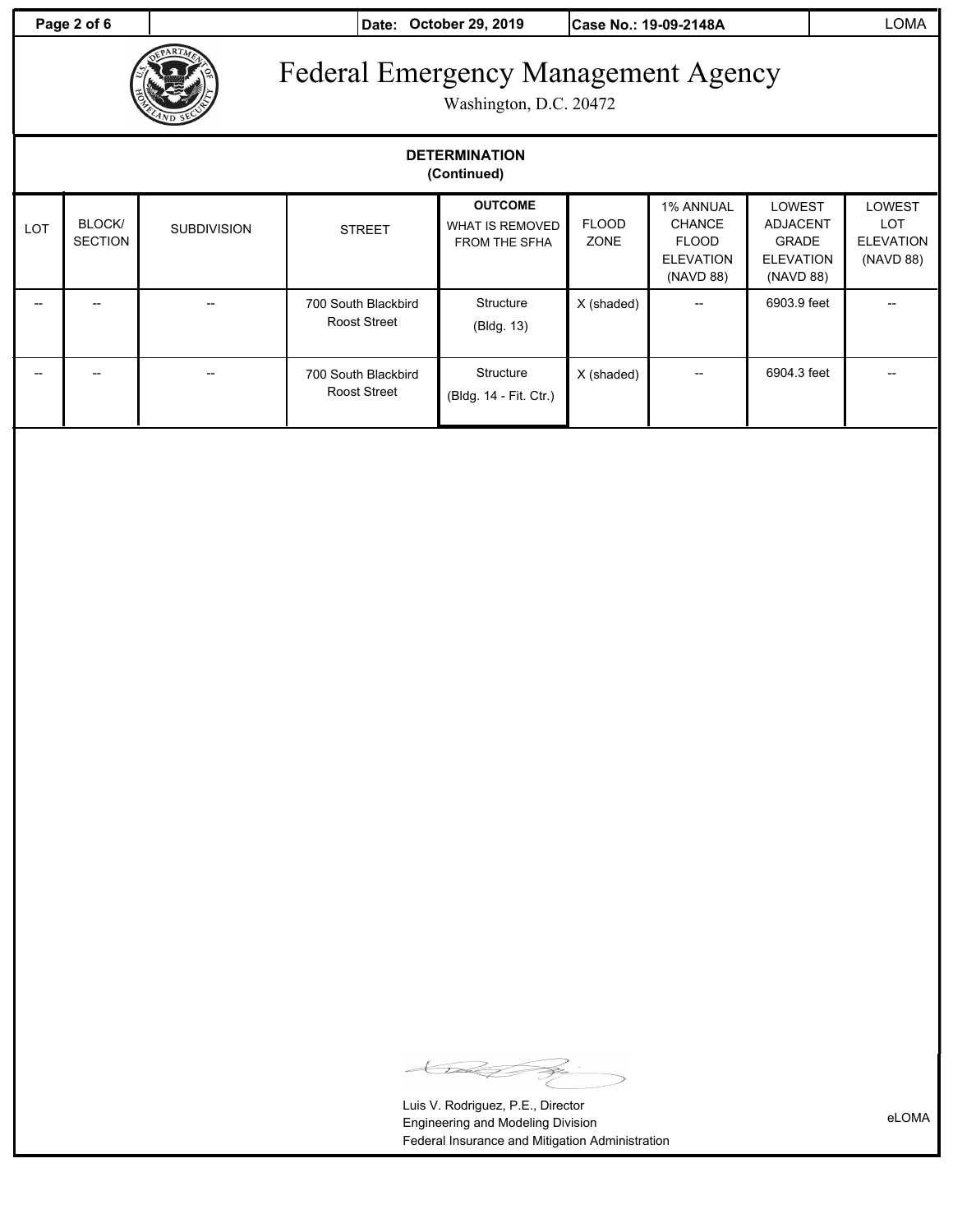

Federal Emergency Management Agency

Washington, D.C. 20472

### **LETTER OF MAP AMENDMENT DETERMINATION DOCUMENT (REMOVAL)**

ATTACHMENT 1 (ADDITIONAL CONSIDERATIONS)

#### **Structure Removal:**

The following considerations may or may not apply to the determination for your Structure:

**PORTIONS OF THE PROPERTY REMAIN IN THE SFHA and/or FLOODWAY** - Portions of this property, but not the subject of the Determination document, may remain in the Special Flood Hazard Area (SFHA) and/or the regulatory floodway for the flooding source indicated on the Determination Document. The NFIP regulatory floodway is the area that must remain unobstructed in order to prevent unacceptable increases in base flood elevations. Therefore, no construction may take place in an NFIP regulatory floodway that may cause an increase in the base flood elevation. Therefore, any future construction or substantial improvement on the property remains subject to Federal, State/Commonwealth, and local regulations for floodplain management. The NFIP regulatory floodway is provided to the community as a tool to regulate floodplain development. Modifications to the NFIP regulatory floodway must be accepted by both the Federal Emergency Management Agency (FEMA) and the community involved. Appropriate community actions are defined in Paragraph 60.3(d) of the NFIP regulations. Any proposed revision to the NFIP regulatory floodway must be submitted to FEMA by community officials. The community should contact either the Regional Director (for those communities in Regions I-IV, and VI-X), or the Regional Engineer (for those communities in Region V) for guidance on the data which must be submitted for a revision to the NFIP regulatory floodway. Contact information for each regional office can be obtained by calling the FEMA Map Assistance Center toll free at (877) 336-2627 (877-FEMA MAP) or from our web site at https://www.fema.gov/regional-contact-information

**STUDY UNDERWAY** - This determination is based on the flood data presently available. However, the Federal Emergency Management Agency may be currently revising the National Flood Insurance Program (NFIP) map for the community. New flood data could be generated that may affect this property. If a new NFIP map is issued it will supersede this determination. The Federal requirement for the purchase of flood insurance will then be based on the newly revised NFIP map.

**EXTRATERRITORIAL JURISDICTION** - The subject of the determination is shown on the National Flood Insurance Program map and may be located in an Extraterritorial Jurisdiction area for the community indicated on the Determination Document.

This attachment provides additional information regarding this request. If you have any questions about this attachment, please contact the FEMA Map Assistance Center toll free at (877) 336-2627 (877-FEMA MAP) or by letter addressed to the Federal Emergency Management Agency, Attn: North Wind Resource Partners (NWRP) eLOMA Coordinator, NWRP eLOMA Coordinator, 3601 Eisenhower Ave., Alexandria, VA 22304-6439, Fax: 703-751-7415

 $\leftarrow$ 

Luis V. Rodriguez, P.E., Director Engineering and Modeling Division Federal Insurance and Mitigation Administration